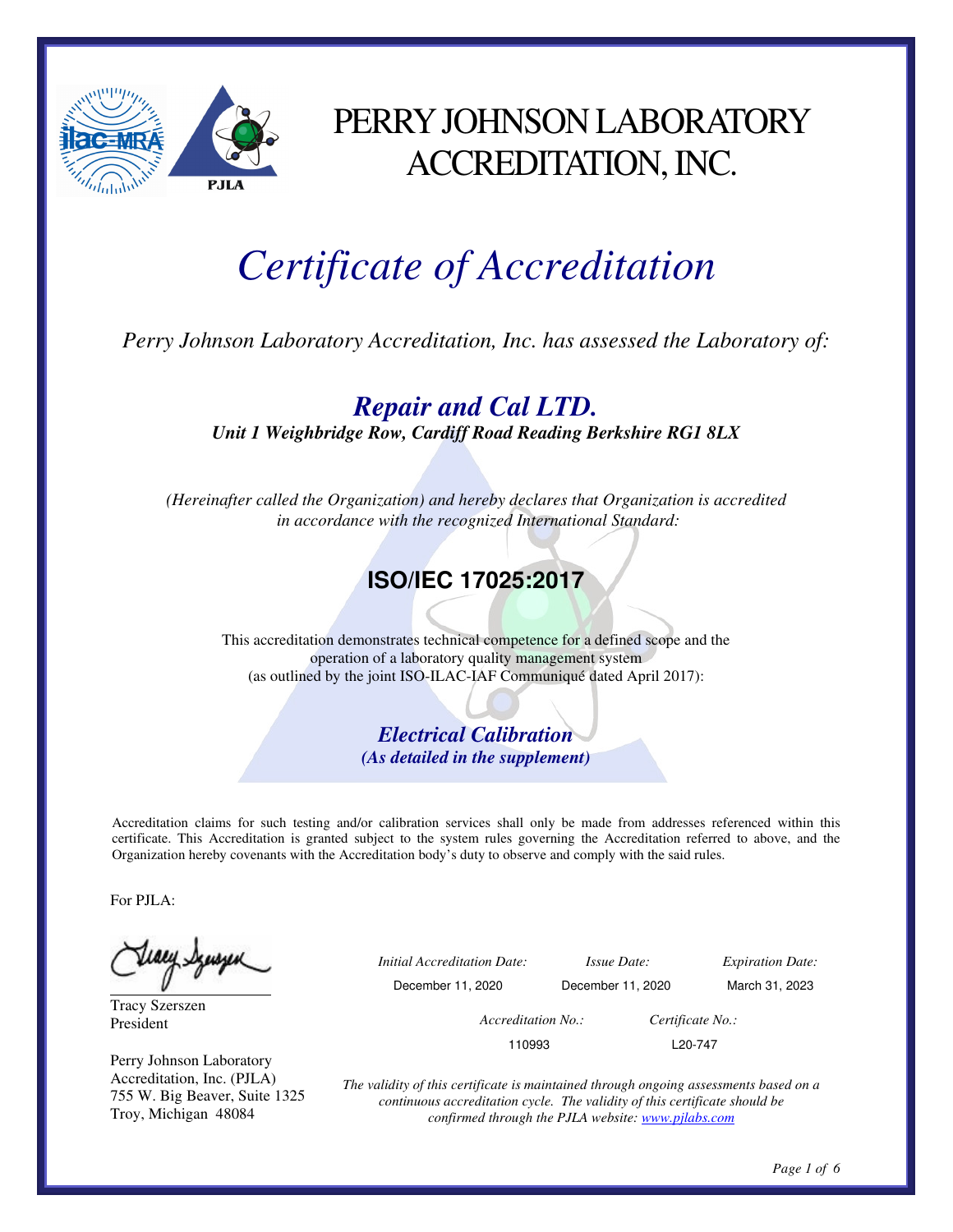

## **Repair and Cal LTD.**

Unit 1 Weighbridge Row, Cardiff Road Reading Berkshire RG1 8LX Contact Name: Jonathan Lee Phone: 1189-588391

*Accreditation is granted to the facility to perform the following calibrations:*

| Electrical                                       |                                                                        |                                                                                                          |                                                                                         |
|--------------------------------------------------|------------------------------------------------------------------------|----------------------------------------------------------------------------------------------------------|-----------------------------------------------------------------------------------------|
| MEASURED INSTRUMENT,<br><b>QUANTITY OR GAUGE</b> | <b>RANGE OR NOMINAL</b><br><b>DEVICE SIZE AS</b><br><b>APPROPRIATE</b> | <b>CALIBRATION AND</b><br><b>MEASUREMENT</b><br><b>CAPABILITY EXPRESSED</b><br>AS AN UNCERTAINTY $(\pm)$ | <b>CALIBRATION</b><br><b>EQUIPMENT</b><br><b>AND REFERENCE</b><br><b>STANDARDS USED</b> |
| <b>Equipment</b> to Output                       | $100 \text{ mV}$                                                       | $2.1 \mu V$                                                                                              | HP 3458A DMM                                                                            |
| DC Voltage <sup>F</sup>                          | 1V                                                                     | $12 \mu V$                                                                                               | Procedure NS02                                                                          |
|                                                  | 10 <sub>V</sub>                                                        | $70 \mu$                                                                                                 |                                                                                         |
|                                                  | 100 V                                                                  | $1.9$ mV                                                                                                 |                                                                                         |
|                                                  | 1 kV                                                                   | $14 \text{ mV}$                                                                                          |                                                                                         |
|                                                  | 10 kV                                                                  | 4 V (at 1.0 V output)                                                                                    | Fluke 80 Divider<br>Procedure NS02                                                      |
| <b>Equipment to Measure</b>                      | $100 \text{ mV}$                                                       | $0.04$ mV                                                                                                | Datron 4700 Multi-<br><b>Function Calibrator</b>                                        |
| DC Voltage <sup>F</sup>                          | 1V                                                                     | $0.02$ mV                                                                                                |                                                                                         |
|                                                  | 10 V                                                                   | $0.18$ mV                                                                                                | Procedure NS02                                                                          |
|                                                  | 100 V                                                                  | 1.9 <sub>mV</sub>                                                                                        |                                                                                         |
|                                                  | $1 \text{ kV}$                                                         | $19$ mV                                                                                                  |                                                                                         |
|                                                  | 10 kV                                                                  | 4V                                                                                                       |                                                                                         |
| <b>Equipment</b> to Output                       | $10\,\Omega$                                                           | $1 \text{ m}\Omega$                                                                                      | HP 3458A DMM                                                                            |
| DC Resistance <sup>F</sup>                       | 100 Ω                                                                  | $7 \text{ mA}$                                                                                           | Procedure NS01                                                                          |
|                                                  | 1 k $\Omega$                                                           | $16 \text{ m}\Omega$                                                                                     |                                                                                         |
|                                                  | $10 k\Omega$                                                           | $1.2 \Omega$                                                                                             |                                                                                         |
|                                                  | $100 k\Omega$                                                          | 78 $\Omega$                                                                                              |                                                                                         |
|                                                  | $1 M\Omega$                                                            | $80\ \Omega$                                                                                             |                                                                                         |
|                                                  | $10 \text{ M}\Omega$                                                   | $200 \Omega$                                                                                             |                                                                                         |
|                                                  | $100$ ΜΩ                                                               | $610 \Omega$                                                                                             |                                                                                         |
| <b>Equipment to Measure</b>                      | $10\ \Omega$                                                           | $0.6 \text{ m}\Omega$                                                                                    | Datron 4700 Multi-                                                                      |
| DC Resistance <sup>F</sup>                       | 100 Ω                                                                  | $2.5 \text{ m}\Omega$                                                                                    | <b>Function Calibrator</b><br>Procedure NS01                                            |
|                                                  | $1 \text{ k}\Omega$                                                    | $25 \text{ mA}$                                                                                          |                                                                                         |
|                                                  | $10 \text{ k}\Omega$                                                   | $250 \text{ m}\Omega$                                                                                    |                                                                                         |
|                                                  | $100 \text{ k}\Omega$                                                  | $3.5 \Omega$                                                                                             |                                                                                         |
|                                                  | $1\ \mathrm{M}\Omega$                                                  | $65 \Omega$                                                                                              |                                                                                         |
|                                                  | $10 \text{ M}\Omega$                                                   | $1.2 \text{ k}\Omega$                                                                                    |                                                                                         |
|                                                  | $100\ \mathrm{M}\Omega$                                                | $50\ \mathrm{k}\Omega$                                                                                   |                                                                                         |
| <b>Equipment to Output</b>                       | $100 \mu A$                                                            | 24 nA                                                                                                    | HP 3458A DMM<br>Procedure NS03                                                          |
| DC Current <sup>F</sup>                          | $1 \text{ mA}$                                                         | $6.5 \mu A$                                                                                              |                                                                                         |
|                                                  | $10 \text{ mA}$                                                        | $11 \mu A$                                                                                               |                                                                                         |
|                                                  | $100 \text{ mA}$                                                       | $41 \mu A$                                                                                               |                                                                                         |
|                                                  | 1A                                                                     | $160 \mu A$                                                                                              |                                                                                         |
|                                                  | $10\ \mathrm{A}$                                                       | $8\ \mathrm{mA}$                                                                                         |                                                                                         |

*Issue: 12/2020 This supplement is in conjunction with certificate #L20-747 Page 2 of 6*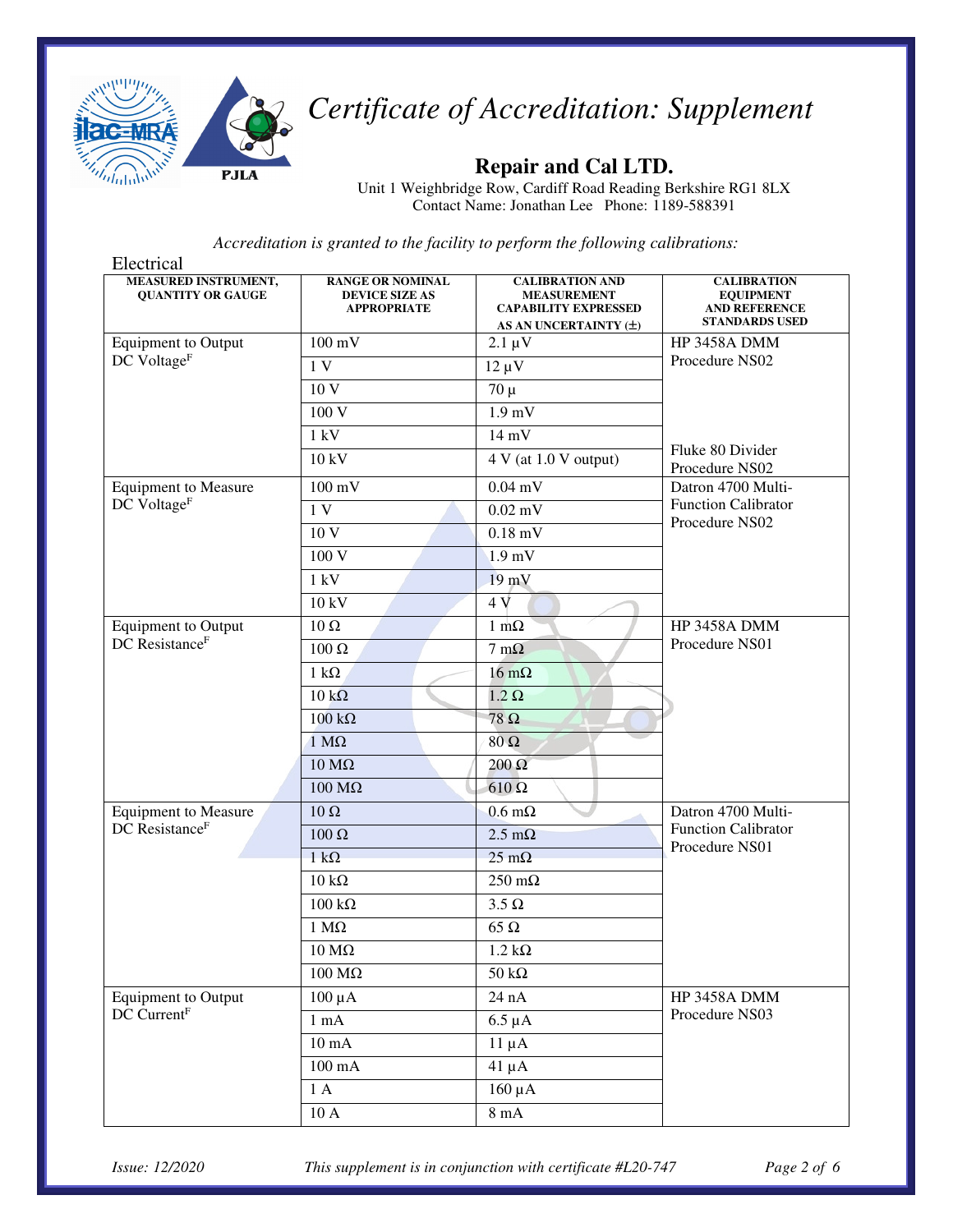

## **Repair and Cal LTD.**

Unit 1 Weighbridge Row, Cardiff Road Reading Berkshire RG1 8LX Contact Name: Jonathan Lee Phone: 1189-588391

| Electrical                                                                  |                                                                        |                                                                                                      |                                                                                         |
|-----------------------------------------------------------------------------|------------------------------------------------------------------------|------------------------------------------------------------------------------------------------------|-----------------------------------------------------------------------------------------|
| <b>MEASURED INSTRUMENT,</b><br><b>OUANTITY OR GAUGE</b>                     | <b>RANGE OR NOMINAL</b><br><b>DEVICE SIZE AS</b><br><b>APPROPRIATE</b> | <b>CALIBRATION AND</b><br><b>MEASUREMENT</b><br><b>CAPABILITY EXPRESSED</b><br>AS AN UNCERTAINTY (±) | <b>CALIBRATION</b><br><b>EQUIPMENT</b><br><b>AND REFERENCE</b><br><b>STANDARDS USED</b> |
| <b>Equipment to Measure</b>                                                 | $100 \mu A$                                                            | 32 nA                                                                                                | Datron 4700 Multi-                                                                      |
| DC Voltage <sup>F</sup>                                                     | $1 \text{ mA}$                                                         | 320 nA                                                                                               | <b>Function Calibrator</b>                                                              |
|                                                                             | $10 \text{ mA}$                                                        | $3.2 \mu A$                                                                                          | Procedure NS03<br>WaveTek 9100 w/ 50 Coil                                               |
|                                                                             | $100 \text{ mA}$                                                       | $45 \mu A$                                                                                           |                                                                                         |
|                                                                             | 1A                                                                     | $0.95$ mA                                                                                            |                                                                                         |
|                                                                             | 10 A to 700 A                                                          | 1.5A                                                                                                 |                                                                                         |
| <b>Equipment to Output AC Voltage</b><br>(at the listed frequencies) $F$    |                                                                        |                                                                                                      | <b>HP 3458A DMM</b><br>Procedure NS04                                                   |
| 10 Hz to 20 kHz                                                             | $100 \text{ mV}$                                                       | 48 µ V                                                                                               |                                                                                         |
| 10 Hz to 20 kHz                                                             | 1V                                                                     | 480 µV                                                                                               |                                                                                         |
| 10 Hz to 20 kHz                                                             | 10 <sub>V</sub>                                                        | $4.8$ mV                                                                                             |                                                                                         |
| 10 Hz to 20 kHz                                                             | 100 V                                                                  | $11 \text{ mV}$                                                                                      |                                                                                         |
| 45 Hz to 20 kHz                                                             | 1 kV                                                                   | $130 \text{ mV}$                                                                                     |                                                                                         |
| Equipment to Measure AC Voltage<br>(at the listed frequencies) <sub>F</sub> | Datron 4700 Multi-<br><b>Function Calibrator</b>                       |                                                                                                      |                                                                                         |
| 30 Hz to 30 kHz                                                             | $100 \text{ mV}$                                                       | $43. \mu V$                                                                                          | Procedure NS04                                                                          |
| 30 Hz to 30 kHz                                                             | 1 <sub>V</sub>                                                         | $450 \mu V$                                                                                          |                                                                                         |
| 30 Hz to 30 kHz                                                             | 10                                                                     | $850 \mu V$                                                                                          |                                                                                         |
| 30 Hz to 30 kHz                                                             | 100V                                                                   | $11 \text{ mV}$                                                                                      |                                                                                         |
| 45 Hz to 30 kHz                                                             | 1 kV                                                                   | $55$ mV                                                                                              |                                                                                         |
| <b>Equipment to Output AC Voltage</b><br>(at the listed frequencies) $F$    | Wavetek 9100 w/ 50 Coil<br>Procedure NS07                              |                                                                                                      |                                                                                         |
| 40 Hz to 400 Hz                                                             | 10 A to 200 A                                                          | 1.7A                                                                                                 |                                                                                         |
| 40 Hz to 400 Hz                                                             | 200 A to 700 A                                                         | 11 A                                                                                                 |                                                                                         |
| <b>Equipment to Measure AC Voltage</b><br>(at the listed frequencies) $F$   | Datron 4700 Multi-<br><b>Function Calibrator</b>                       |                                                                                                      |                                                                                         |
| 45 Hz to 1 kHz                                                              | $100 \mu A$                                                            | $0.62 \mu A$                                                                                         | Procedure NS05                                                                          |
| 45 Hz to 1 kHz                                                              | $1 \text{ mA}$                                                         | $6.2 \mu A$                                                                                          |                                                                                         |
| 45 Hz to 1 kHz                                                              | $10 \text{ mA}$                                                        | $62 \mu A$                                                                                           |                                                                                         |
| 45 Hz to 1 kHz                                                              | $100 \text{ mA}$                                                       | $620 \mu A$                                                                                          |                                                                                         |
| 45 Hz to 1 kHz                                                              | 1A                                                                     | $7.6 \text{ mA}$                                                                                     |                                                                                         |
| 45 Hz to 1 kHz                                                              | 10 A                                                                   | 33 mA                                                                                                |                                                                                         |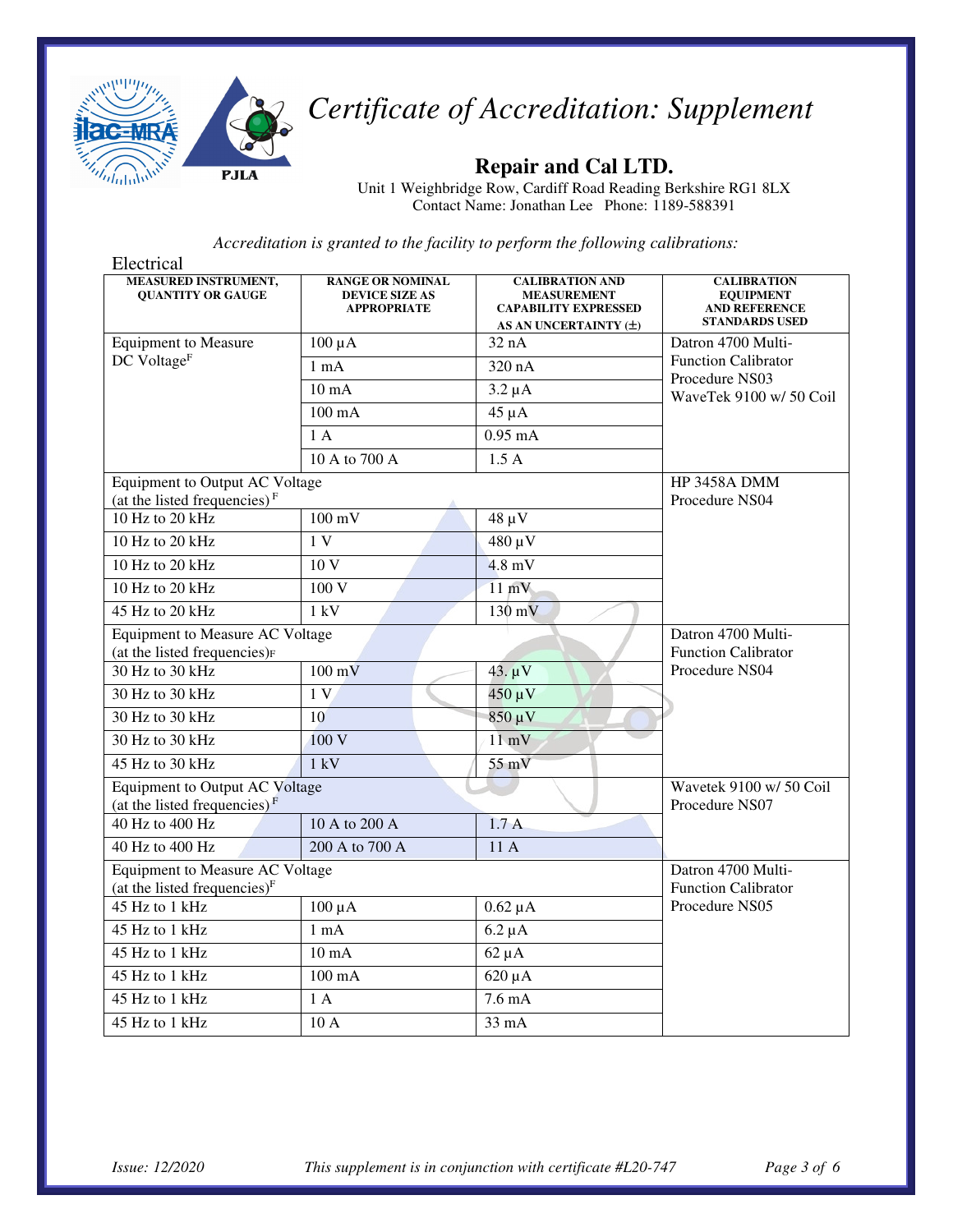

## **Repair and Cal LTD.**

Unit 1 Weighbridge Row, Cardiff Road Reading Berkshire RG1 8LX Contact Name: Jonathan Lee Phone: 1189-588391

| Electrical<br>MEASURED INSTRUMENT,<br><b>QUANTITY OR GAUGE</b> | <b>RANGE OR NOMINAL</b><br><b>DEVICE SIZE AS</b><br><b>APPROPRIATE</b> | <b>CALIBRATION AND</b><br><b>MEASUREMENT</b><br><b>CAPABILITY EXPRESSED</b><br>AS AN UNCERTAINTY (±) | <b>CALIBRATION</b><br><b>EQUIPMENT</b><br><b>AND REFERENCE</b><br><b>STANDARDS USED</b> |
|----------------------------------------------------------------|------------------------------------------------------------------------|------------------------------------------------------------------------------------------------------|-----------------------------------------------------------------------------------------|
| Equipment to Measure AC Voltage                                |                                                                        |                                                                                                      | HP3458A DMM                                                                             |
| (at the listed frequencies) <sup>F</sup>                       | Procedure NS05                                                         |                                                                                                      |                                                                                         |
| 45 HZ to 5 kHz                                                 | $10 \mu A$                                                             | 78 nA                                                                                                |                                                                                         |
| 45 HZ to 5 kHz                                                 | $100 \mu A$                                                            | 520 nA                                                                                               |                                                                                         |
| 45 HZ to 5 kHz                                                 | $1 \text{ mA}$                                                         | $7.2 \mu A$                                                                                          |                                                                                         |
| 45 HZ to 5 kHz                                                 | $10 \text{ mA}$                                                        | $52 \mu A$                                                                                           |                                                                                         |
| 45 HZ to 5 kHz                                                 | $100 \text{ mA}$                                                       | $0.16 \text{ mA}$                                                                                    |                                                                                         |
| 45 HZ to 5 kHz                                                 | 1A                                                                     | $7.8 \text{ mA}$                                                                                     |                                                                                         |
| Frequency Generation and measurement                           |                                                                        |                                                                                                      | Racal Dana 9475                                                                         |
| Specific values <sup>F</sup>                                   | $0.1$ MHz                                                              | 2mHz                                                                                                 | Rubidium Frequency<br>Standard                                                          |
|                                                                | 1 MHz                                                                  | $20$ mHz                                                                                             | Procedure NS06                                                                          |
|                                                                | 5 MHz                                                                  | $25$ mHz                                                                                             |                                                                                         |
|                                                                | <b>10 MHz</b>                                                          | $200$ mHz                                                                                            | Agilent 53131A Counter                                                                  |
| Other Values <sup>F</sup>                                      | 10 Hz                                                                  | $10$ nHz                                                                                             | Procedure NS06                                                                          |
|                                                                | $100$ Hz                                                               | 10nHz                                                                                                |                                                                                         |
|                                                                | $1$ kHz                                                                | 12 mHz                                                                                               |                                                                                         |
|                                                                | $10$ kHz                                                               | $1.2 \text{ mHz}$                                                                                    |                                                                                         |
|                                                                | 100 kHz                                                                | 2mHz                                                                                                 |                                                                                         |
|                                                                | 1 MHz                                                                  | 20 mHz                                                                                               |                                                                                         |
|                                                                | 5 MHz                                                                  | $25$ mHz                                                                                             |                                                                                         |
|                                                                | <b>10 MHz</b>                                                          | $200$ mHz                                                                                            |                                                                                         |
|                                                                | 100 MHz                                                                | 330 mHz                                                                                              |                                                                                         |
|                                                                | <b>160 MHz</b>                                                         | 310 mHz                                                                                              |                                                                                         |
| Oscilloscopes:                                                 |                                                                        |                                                                                                      | Fluke 9500 w/600 MHz                                                                    |
| Time interval <sup>F</sup>                                     | $2$ ns                                                                 | $0.004$ ns                                                                                           | Scope Module<br>Procedure NS011                                                         |
|                                                                | $10$ ns                                                                | $0.02$ ns                                                                                            |                                                                                         |
|                                                                | $100$ ns                                                               | $0.2$ ns                                                                                             |                                                                                         |
|                                                                | $10 \,\mu s$                                                           | $2\ \mathrm{ns}$                                                                                     |                                                                                         |
|                                                                | $100 \,\mu s$                                                          | $20$ ns                                                                                              |                                                                                         |
|                                                                | $1 \text{ ms}$                                                         | $0.2\ \mathrm{ns}$                                                                                   |                                                                                         |
|                                                                | $10 \text{ ms}$                                                        | $2.0 \,\mu s$                                                                                        |                                                                                         |
|                                                                | $100 \text{ ms}$                                                       | $20 \mu s$                                                                                           |                                                                                         |
|                                                                | $1s$                                                                   | $200 \mu s$                                                                                          |                                                                                         |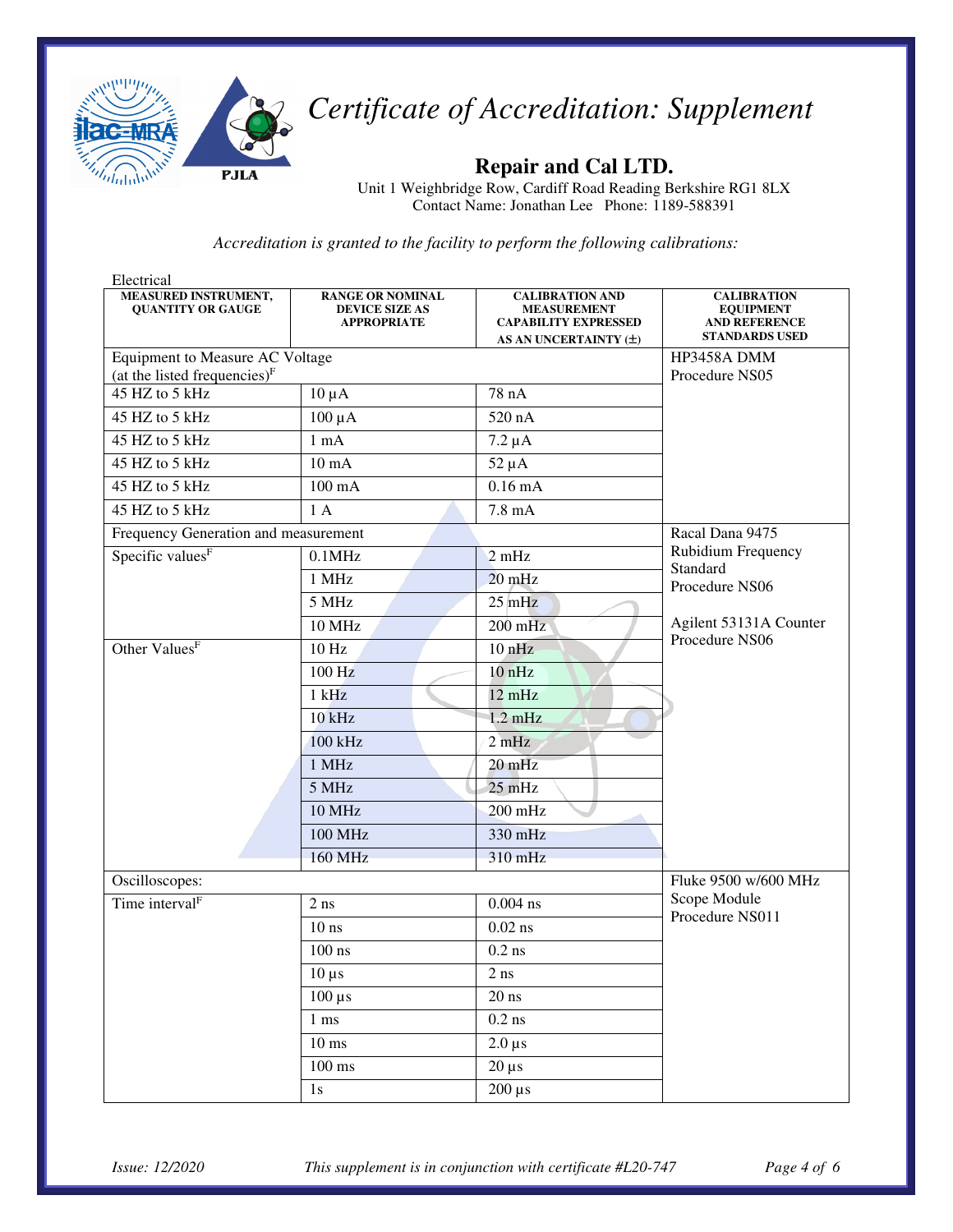

## **Repair and Cal LTD.**

Unit 1 Weighbridge Row, Cardiff Road Reading Berkshire RG1 8LX Contact Name: Jonathan Lee Phone: 1189-588391

| Electrical                                              |                                                                        |                                                                                                      |                                                                                         |
|---------------------------------------------------------|------------------------------------------------------------------------|------------------------------------------------------------------------------------------------------|-----------------------------------------------------------------------------------------|
| <b>MEASURED INSTRUMENT,</b><br><b>OUANTITY OR GAUGE</b> | <b>RANGE OR NOMINAL</b><br><b>DEVICE SIZE AS</b><br><b>APPROPRIATE</b> | <b>CALIBRATION AND</b><br><b>MEASUREMENT</b><br><b>CAPABILITY EXPRESSED</b><br>AS AN UNCERTAINTY (±) | <b>CALIBRATION</b><br><b>EQUIPMENT</b><br><b>AND REFERENCE</b><br><b>STANDARDS USED</b> |
| Vertical Deflection <sup>F</sup>                        | $1 \text{ mV}$                                                         | $5 \mu V$                                                                                            | Fluke 9500 w/600 MHz<br>Scope Module<br>Procedure NS011                                 |
|                                                         | $10 \text{ mV}$                                                        | $50 \mu V$                                                                                           |                                                                                         |
|                                                         | $100 \text{ mV}$                                                       | $500 \mu V$                                                                                          |                                                                                         |
|                                                         | $300 \text{ mV}$                                                       | $5 \text{ mV}$                                                                                       |                                                                                         |
|                                                         | 3 V                                                                    | $50 \text{ mV}$                                                                                      |                                                                                         |
|                                                         | 30V                                                                    | $300 \text{ mV}$                                                                                     |                                                                                         |
|                                                         | 190V                                                                   | 570 mV                                                                                               |                                                                                         |
| <b>Bandwidth</b> <sup>F</sup>                           | 10 mV p-p to 5 V p-p                                                   | $0.3\%$                                                                                              |                                                                                         |
|                                                         | 10 MHz to 400 MHz                                                      | 3.0 $%$                                                                                              |                                                                                         |